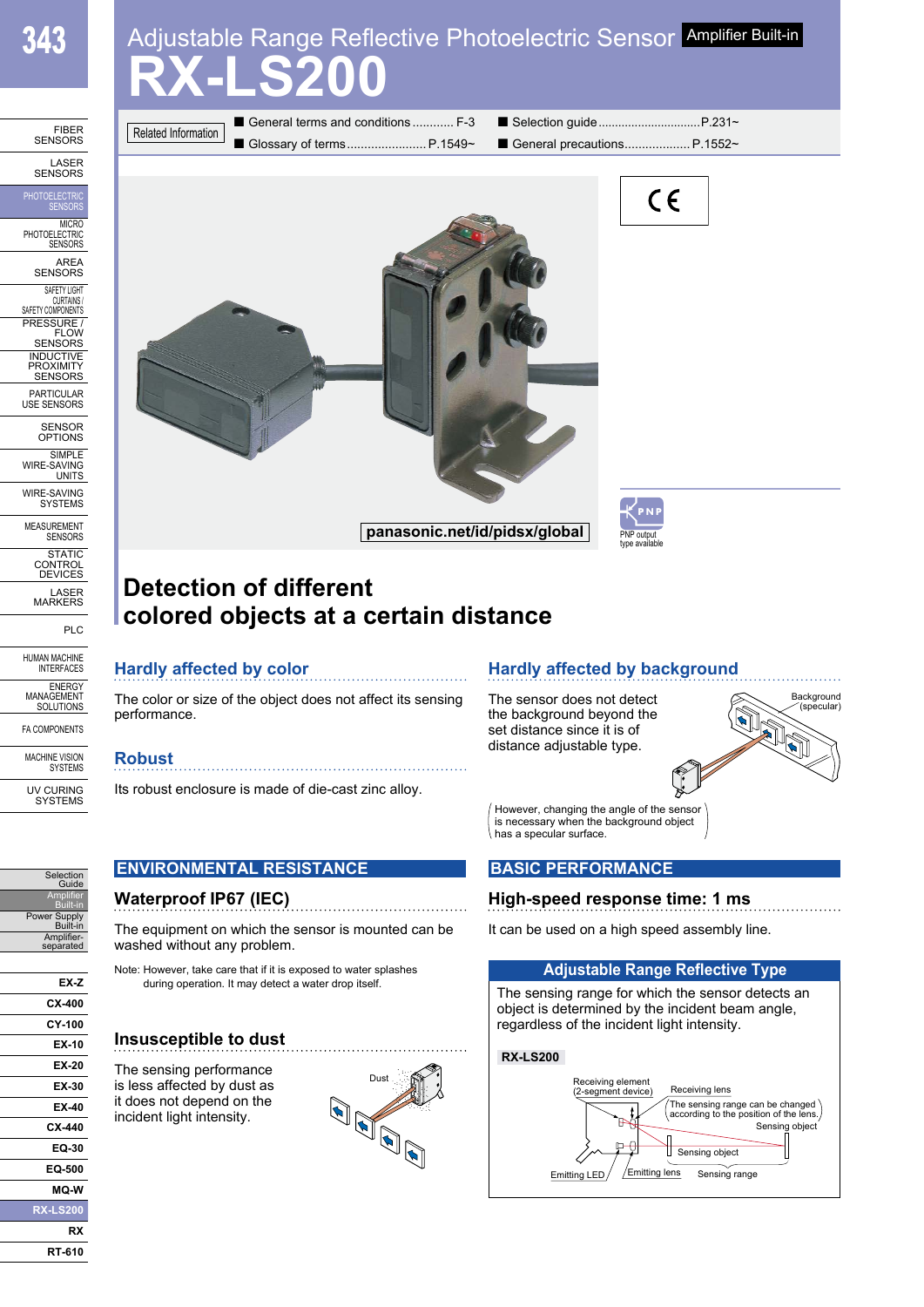### **APPLICATIONS**



### **ORDER GUIDE**

| Type       | Appearance                                      | Sensing range                     | Model No.         | Output                        |
|------------|-------------------------------------------------|-----------------------------------|-------------------|-------------------------------|
| NPN output | Ш<br>lо<br>lo<br>$\mathbb{I}$<br>in Sales Color | 50 to 200 mm<br>1.969 to 7.874 in | <b>RX-LS200</b>   | NPN open-collector transistor |
| PNP output |                                                 |                                   | <b>RX-LS200-P</b> | PNP open-collector transistor |

#### **5 m cable length type**

5 m 16.404 ft cable length type (standard: 3 m 9.843 ft) is also available for NPN output type. Model No.: **RX-LS200-C5**

#### **Accessory**

• **MS-RX-1** (Sensor mounting bracket)



Two M4 (length 16 mm <mark>0.630 in)</mark><br>hexagon-socket-head bolts are attached.

### **OPTIONS**

| Designation              | Model No.        | Description  |                                      | Narrow-view slit mask<br>$\cdot$ OS-RXL- $\Box$                                                          |                                       |  |
|--------------------------|------------------|--------------|--------------------------------------|----------------------------------------------------------------------------------------------------------|---------------------------------------|--|
| Narrow-view<br>slit mask | OS-RXL-1         | size<br>Slit | $2.5 \times 24$ mm<br>0.098 0.945 in | The sensing view is narrowed laterally<br>so that the effect of the object's<br>surroundings is reduced. |                                       |  |
|                          | OS-RXL-2         |              | $3.0 \times 24$ mm<br>0.118 0.945 in |                                                                                                          |                                       |  |
|                          | OS-RXL-3         |              | $3.5 \times 24$ mm<br>0.138 0.945 in |                                                                                                          |                                       |  |
| Protective tube          | <b>PT-RX500</b>  | ngth         | 500 mm<br>19.685 in                  | Cable is protected from external forces.<br>It does not rust as it is made of<br>stainless steel.        | <b>Protective tube</b>                |  |
|                          | <b>PT-RX1000</b> | 으            | 1.000 mm<br>39.370 in                |                                                                                                          | $\cdot$ PT-RX500<br>$\cdot$ PT-RX1000 |  |







PLC ENERGY MANAGEMENT SOLUTIONS MACHINE UV CURING SYSTEMS Selection Guide **Amplifier** Built-in Power Supply Built-in Amplifier-separated **EX-Z CX-400 CY-100 EX-10 EX-20**

**EX-30 EX-40 CX-440 EQ-30 EQ-500 MQ-W RX-LS200**

FIBER SENSORS LASER SENSORS

PHOTO-<br>ELECTRIC **SENSORS** MICRO<br>PHOTO-<br>ELECTRIC<br>SENSORS AREA SENSORS SAFETY LIGHT

CURTAINS / SAFETY COMPONENTS PRESSURE / FLOW SENSORS INDUCTIVE PROXIMITY SENSORS

PARTICULAR USE SENSORS

SENSOR OPTIONS

SIMPLE WIRE-SAVING UNITS

WIRE-SAVING SYSTEMS

MEASURE-<br>MENT<br>SENSORS

STATIC<br>CONTROL<br>DEVICES

LASER MARKERS

HUMAN MACHINE INTERFACES

FA COMPONENTS

VISION SYSTEMS

**RX RT-610**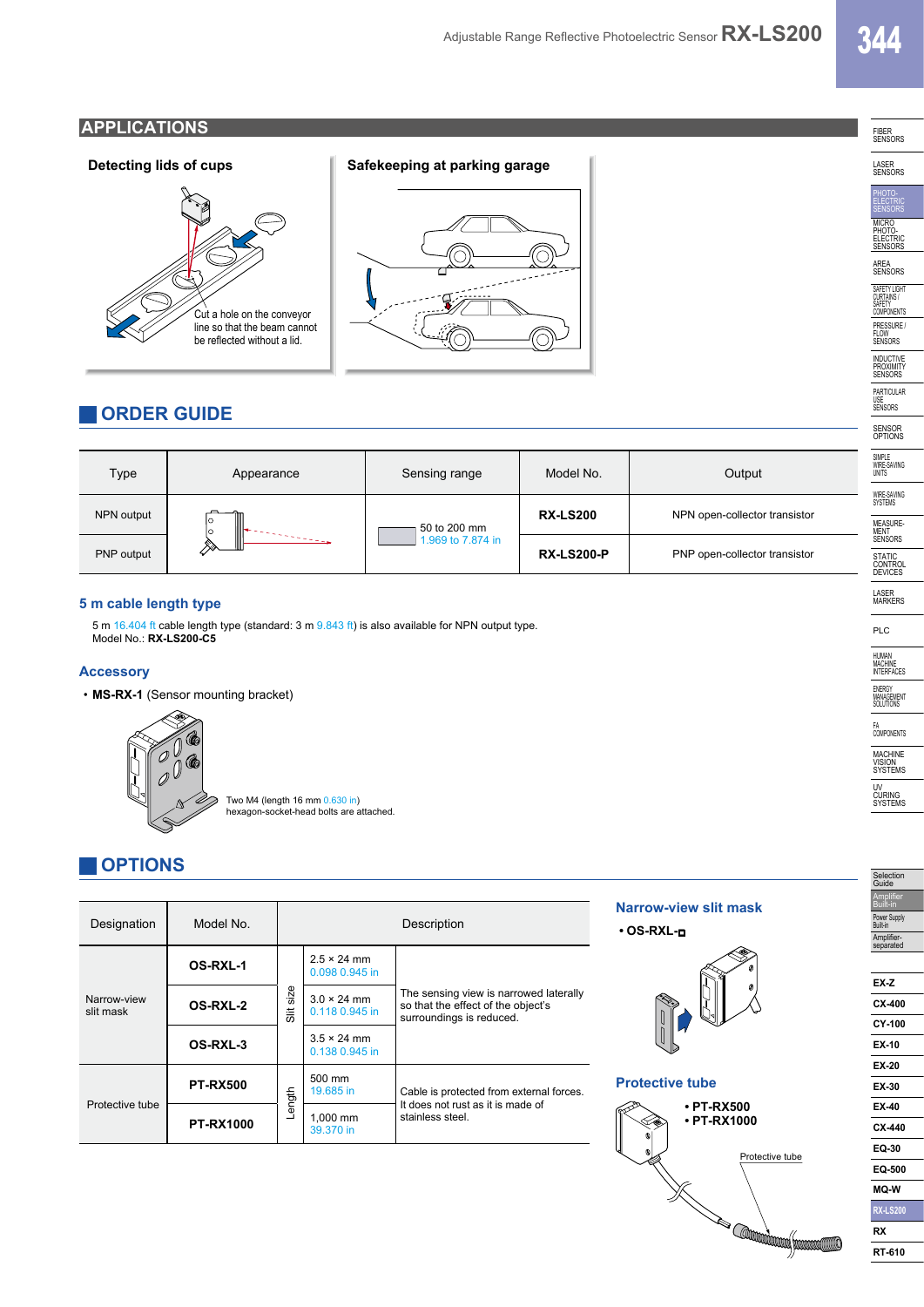FIBER<br>SENSORS

**EX-Z CX-400**

**RX RT-610**

#### **SPECIFICATIONS**

|                                                                                                                                           |                          | Adjustable range reflective                                                                                                                                                                                                           |                                                                                                                                                                                                                                          |  |  |  |
|-------------------------------------------------------------------------------------------------------------------------------------------|--------------------------|---------------------------------------------------------------------------------------------------------------------------------------------------------------------------------------------------------------------------------------|------------------------------------------------------------------------------------------------------------------------------------------------------------------------------------------------------------------------------------------|--|--|--|
|                                                                                                                                           | Type                     | NPN output type                                                                                                                                                                                                                       | PNP output type                                                                                                                                                                                                                          |  |  |  |
| Item                                                                                                                                      | Model No.                | <b>RX-LS200</b>                                                                                                                                                                                                                       | <b>RX-LS200-P</b>                                                                                                                                                                                                                        |  |  |  |
| CE marking directive compliance                                                                                                           |                          | <b>EMC Directive, RoHS Directive</b>                                                                                                                                                                                                  |                                                                                                                                                                                                                                          |  |  |  |
|                                                                                                                                           | Sensing range            | 50 to 200 mm 1.969 to 7.874 in with white non-glossy paper (50 $\times$ 50 mm 1.969 $\times$ 1.969 in)                                                                                                                                |                                                                                                                                                                                                                                          |  |  |  |
|                                                                                                                                           | <b>Hysteresis</b>        | 10 % or less of operation distance with white non-glossy paper (50 $\times$ 50 mm 1.969 $\times$ 1.969 in)                                                                                                                            |                                                                                                                                                                                                                                          |  |  |  |
|                                                                                                                                           | Repeatability            | Along sensing axis: 1 mm 0.039 in or less, Perpendicular to sensing axis: 0.5 mm 0.020 in or less                                                                                                                                     |                                                                                                                                                                                                                                          |  |  |  |
|                                                                                                                                           | Supply voltage           | 12 to 24 V DC ±10 % Ripple P-P 10 % or less                                                                                                                                                                                           |                                                                                                                                                                                                                                          |  |  |  |
|                                                                                                                                           | Current consumption      | 40 mA or less                                                                                                                                                                                                                         |                                                                                                                                                                                                                                          |  |  |  |
| Output                                                                                                                                    |                          | NPN open-collector transistor<br>• Maximum sink current: 100 mA<br>• Applied voltage: 30 V DC or less (between output and 0 V)<br>• Residual voltage: 1.5 V or less (at 100 mA sink current)<br>0.4 V or less (at 16 mA sink current) | PNP open-collector transistor<br>• Maximum source current: 100 mA<br>• Applied voltage: 30 V DC or less (between output and +V)<br>• Residual voltage: 1 V or less (at 100 mA source current)<br>0.4 V or less (at 16 mA source current) |  |  |  |
|                                                                                                                                           | Utilization category     | DC-12 or DC-13                                                                                                                                                                                                                        |                                                                                                                                                                                                                                          |  |  |  |
|                                                                                                                                           | Output operation         | Switchable either Light-ON or Dark-ON                                                                                                                                                                                                 |                                                                                                                                                                                                                                          |  |  |  |
|                                                                                                                                           | Short-circuit protection | Incorporated                                                                                                                                                                                                                          |                                                                                                                                                                                                                                          |  |  |  |
|                                                                                                                                           | Response time            | 1 ms or less                                                                                                                                                                                                                          |                                                                                                                                                                                                                                          |  |  |  |
| Operation indicator                                                                                                                       |                          | Red LED (lights up when the output is ON)                                                                                                                                                                                             |                                                                                                                                                                                                                                          |  |  |  |
| Stability indicator                                                                                                                       |                          | Green LED (lights up under stable light received condition or stable dark condition)                                                                                                                                                  |                                                                                                                                                                                                                                          |  |  |  |
| Distance adjuster                                                                                                                         |                          | 2-turn mechanical adjuster                                                                                                                                                                                                            |                                                                                                                                                                                                                                          |  |  |  |
|                                                                                                                                           | Pollution degree         | 3 (Industrial environment)                                                                                                                                                                                                            |                                                                                                                                                                                                                                          |  |  |  |
|                                                                                                                                           | Protection               | IP67 (IEC)                                                                                                                                                                                                                            |                                                                                                                                                                                                                                          |  |  |  |
| resistance                                                                                                                                | Ambient temperature      | $-25$ to 60 °C $-13$ to 140 °F (No dew condensation or icing allowed), Storage: $-30$ to 70 °C $-22$ to 158 °F                                                                                                                        |                                                                                                                                                                                                                                          |  |  |  |
|                                                                                                                                           | Ambient humidity         | 35 to 85 % RH, Storage: 35 to 85 % RH                                                                                                                                                                                                 |                                                                                                                                                                                                                                          |  |  |  |
|                                                                                                                                           | Ambient illuminance      | Incandescent light: 3,500 lx or less at the light-receiving face                                                                                                                                                                      |                                                                                                                                                                                                                                          |  |  |  |
|                                                                                                                                           | Voltage withstandability | 1,000 V AC for one min. between all supply terminals connected together and enclosure                                                                                                                                                 |                                                                                                                                                                                                                                          |  |  |  |
| Environmental                                                                                                                             | Insulation resistance    | 20 $\text{M}\Omega$ , or more, with 250 V DC megger between all supply terminals connected together and enclosure                                                                                                                     |                                                                                                                                                                                                                                          |  |  |  |
|                                                                                                                                           | Vibration resistance     |                                                                                                                                                                                                                                       | 10 to 500 Hz frequency, 1.5 mm 0.059 in double amplitude (10 G max.) in X, Y and Z directions for two hours each                                                                                                                         |  |  |  |
|                                                                                                                                           | Shock resistance         |                                                                                                                                                                                                                                       | 500 m/s <sup>2</sup> acceleration (50 G approx.) in X, Y and Z directions three times each                                                                                                                                               |  |  |  |
| <b>Emitting element</b>                                                                                                                   |                          | Infrared LED (peak emission wavelength: 880 nm 0.035mil, modulated)                                                                                                                                                                   |                                                                                                                                                                                                                                          |  |  |  |
| Material                                                                                                                                  |                          | Enclosure: Die-cast zinc alloy, Indicator cover: Polyethersulphone, Lens: Polycarbonate                                                                                                                                               |                                                                                                                                                                                                                                          |  |  |  |
| Cable                                                                                                                                     |                          | 0.15 mm <sup>2</sup> 3-core oil, heat and cold resistant cabtyre cable, 3 m 9.843 ft long                                                                                                                                             |                                                                                                                                                                                                                                          |  |  |  |
| Cable extension                                                                                                                           |                          | Extension up to total 100 m $328.084$ ft is possible with 0.3 mm <sup>2</sup> , or more, cable.                                                                                                                                       |                                                                                                                                                                                                                                          |  |  |  |
| Weight                                                                                                                                    |                          | Net weight: 85 g approx.                                                                                                                                                                                                              |                                                                                                                                                                                                                                          |  |  |  |
| Accessories                                                                                                                               |                          | <b>MS-RX-1</b> (Sensor mounting bracket): 1 set, Adjusting screwdriver: 1 pc.                                                                                                                                                         |                                                                                                                                                                                                                                          |  |  |  |
| Note: Where measurement conditions have not been specified precisely, the conditions used were an ambient temperature of +23 °C +73.4 °F. |                          |                                                                                                                                                                                                                                       |                                                                                                                                                                                                                                          |  |  |  |

### **I/O CIRCUIT AND WIRING DIAGRAMS**



Symbols … D : Reverse supply polarity protection diode ZD: Surge absorption zener diode Tr : NPN output transistor

**RX-LS200** NPN output type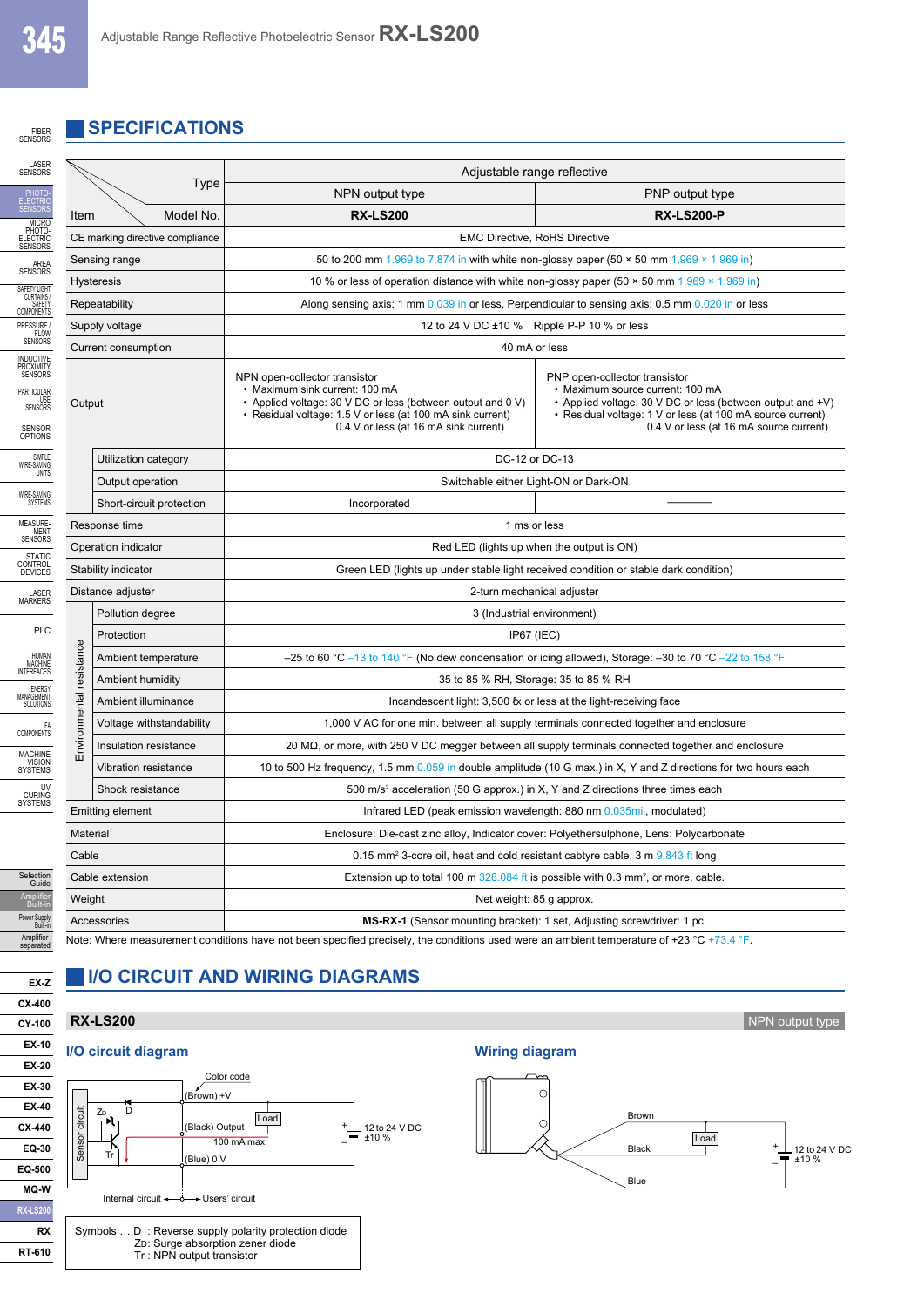**Brown** 

Blac Blue

**Load** 

### **I/O CIRCUIT AND WIRING DIAGRAMS**





Note: The output does not incorporate a short-circuit protection circuit. Do not connect it directly to a power supply or a capacitive load.

| Symbols  D: Reverse supply polarity protection diode |
|------------------------------------------------------|
|                                                      |
|                                                      |
|                                                      |

## **SENSING CHARACTERISTICS (TYPICAL)**

50

#### **Sensing fields**









**•** Setting distance: 200 mm



(Lightness: 3)

**•** Setting distance: 150 mm 5.906 in with slit mask (Vertical)



**Correlation between sensing object size and sensing range <b>Emitted beam Emitted beam** 



These curves show the characteristics with the maximum sensing range set to 100 mm 3.937 in. 200 mm 7.874 in, each, with white non-glossy paper (50 × 50 mm 1.969 × 1.969 in).

**•** Setting distance: 150 mm 5.906 in (Horizontal)

**Wiring diagram**

 $\ddot{C}$  $\overline{C}$ 



**•** Setting distance: 150 mm 5.906 in (Vertical)



Selection Guide **Amplifier** Built-in Power Supply Built-in Amp separa

**EX-Z CX-400 CY-100 EX-10 EX-20 EX-30 EX-40 CX-440 EQ-30 EQ-500 MQ-W RX-LS200 RX RT-610**



 $\Omega$ 

0 kB

### FIBER SENSORS LASER SENSORS

PHOTO-<br>ELECTRIC **SENSORS** MICRO<br>PHOTO-<br>ELECTRIC<br>SENSORS

AREA SENSORS SAFETY LIGHT CURTAINS / SAFETY COMPONENTS ±10 %

 + –

> PRESSURE / FLOW SENSORS **INDUCTIVE** PROXIMITY<br>SENSORS

PARTICULAR USE SENSORS

SENSOR OPTIONS

SIMPLE WIRE-SAVING UNITS

WIRE-SAVING SYSTEMS

MEASURE-<br>MENT<br>SENSORS **STATIC** 

CONTROL DEVICES LASER MARKERS

PLC

HUMAN MACHINE INTERFACES

ENERGY MANAGEMENT SOLUTIONS

FA COMPONENTS **MACHINE** VISION SYSTEMS

UV CURING SYSTEMS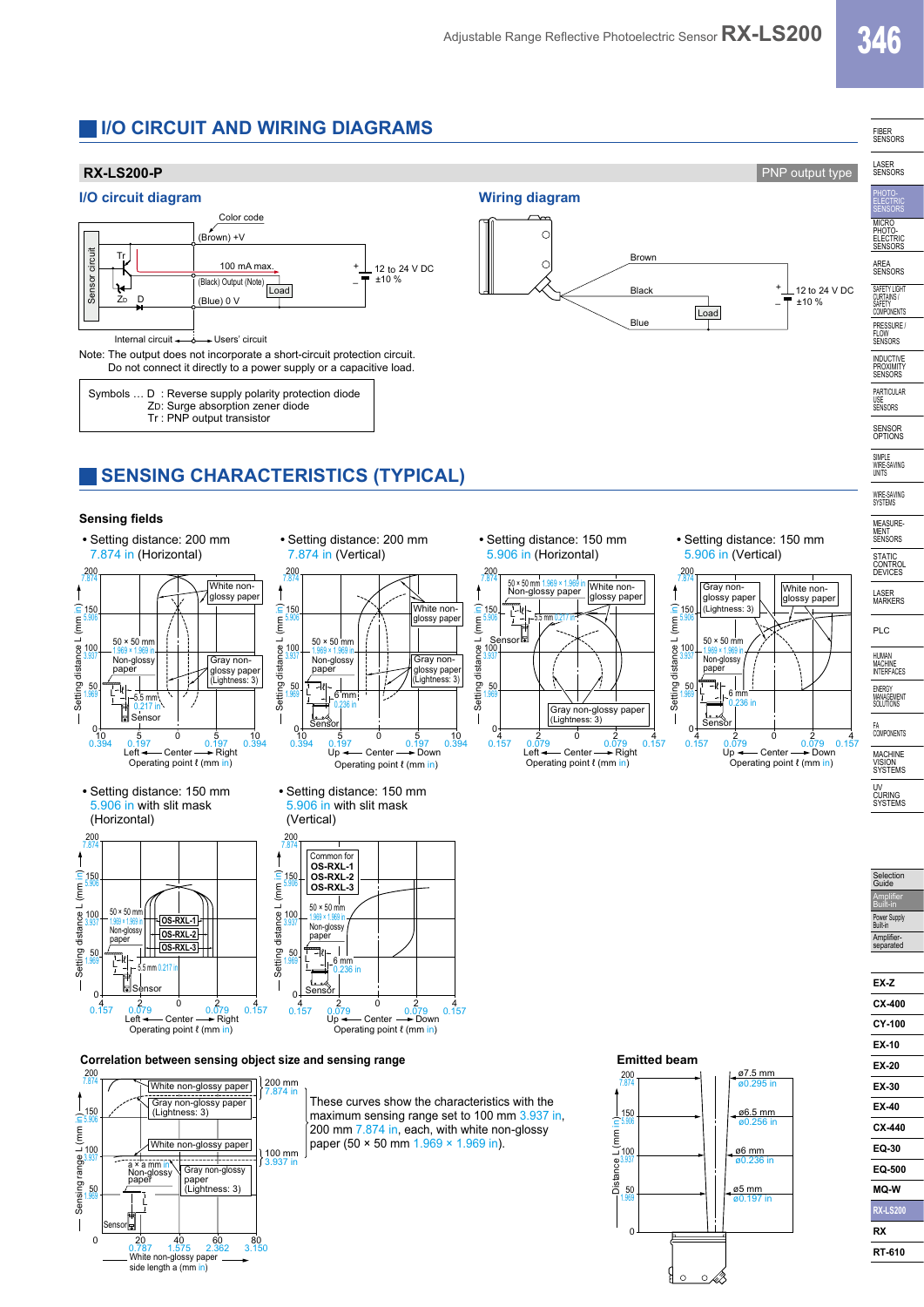SENSOR OPTIONS

SIMPLE WIRE-SAVING UNITS WIRE-SAVING<br>SYSTEMS

MEASURE- MENT SENSO<sub>p</sub> STATIC<br>CONTROL<br>DEVICES

LASER MARKERS PLC

HUMAN<br>MACHINE<br>INTERFACES

ENERGY<br>MANAGEMENT<br>SOLUTIONS

FA COMPONENTS MACHINE<br>VISION<br>SYSTEMS

UV<br>CURING<br>SYSTEMS

Selection Guide Amplifier Built-in Power Supply<br>Built-in Amp separated

**EX-Z CX-400 CY-100 EX-10 EX-20 EX-30 EX-40 CX-440 EQ-30 EQ-500 MQ-W RX-LS200**

### **SENSING CHARACTERISTICS (TYPICAL)**



### **PRECAUTIONS FOR PROPER USE** Refer to p.1552~ for general precautions.



- Never use this product as a sensing device for personnel protection.
- In case of using sensing devices for personnel protection, use products which meet laws and standards, such as OSHA, ANSI or IEC etc., for personnel protection applicable in each region or country.

#### **Mounting**

• The tightening torque should be 1.17 N·m or less.



intersection of the " $\triangleleft$ " mark on the lens face and the "I" line.

• Care must be taken regarding the sensor mounting direction with respect to the object's direction of movement.



• When detecting a specular object (aluminum or copper foil) or an object having a glossy surface or coating, please take care that there are cases when the object may not be detected due to a small change in angle, wrinkles on the object surface, etc.

cause unstable operation.

• When a specular body is present below the sensor, use the sensor by tilting it slightly upwards to avoid wrong operation.

- If a specular body is present in the background, wrong operation may be caused due to a small change in the angle of the background body. In that case, install the sensor at an inclination and confirm the operation with the actual sensing object.
- Do not install the sensor at a distance of less than 50 mm 1.969 in from the object because the sensing is unstable in this range.

#### **Wiring**

• The output of **RX-LS200-P** does not incorporate a shortcircuit protection circuit. Do not connect it directly to a power supply or a capacitive load.

#### **Use conditions to comply with CE Marking**

• Following work must be done in case of using this product as a CE marking (European standard EMC Directive) conforming product.

Ensure that the shield is connected to 0 V or the actual ground.

 • In case of connecting a sensor to power supply 0 V by using a shield (piping, etc.)



Note: The shield (piping, etc.) must be insulated.

• In case of grounding by using a shield (piping, etc.)



#### **Others**

• Do not use during the initial transient time (50 ms) after the power supply is switched on.